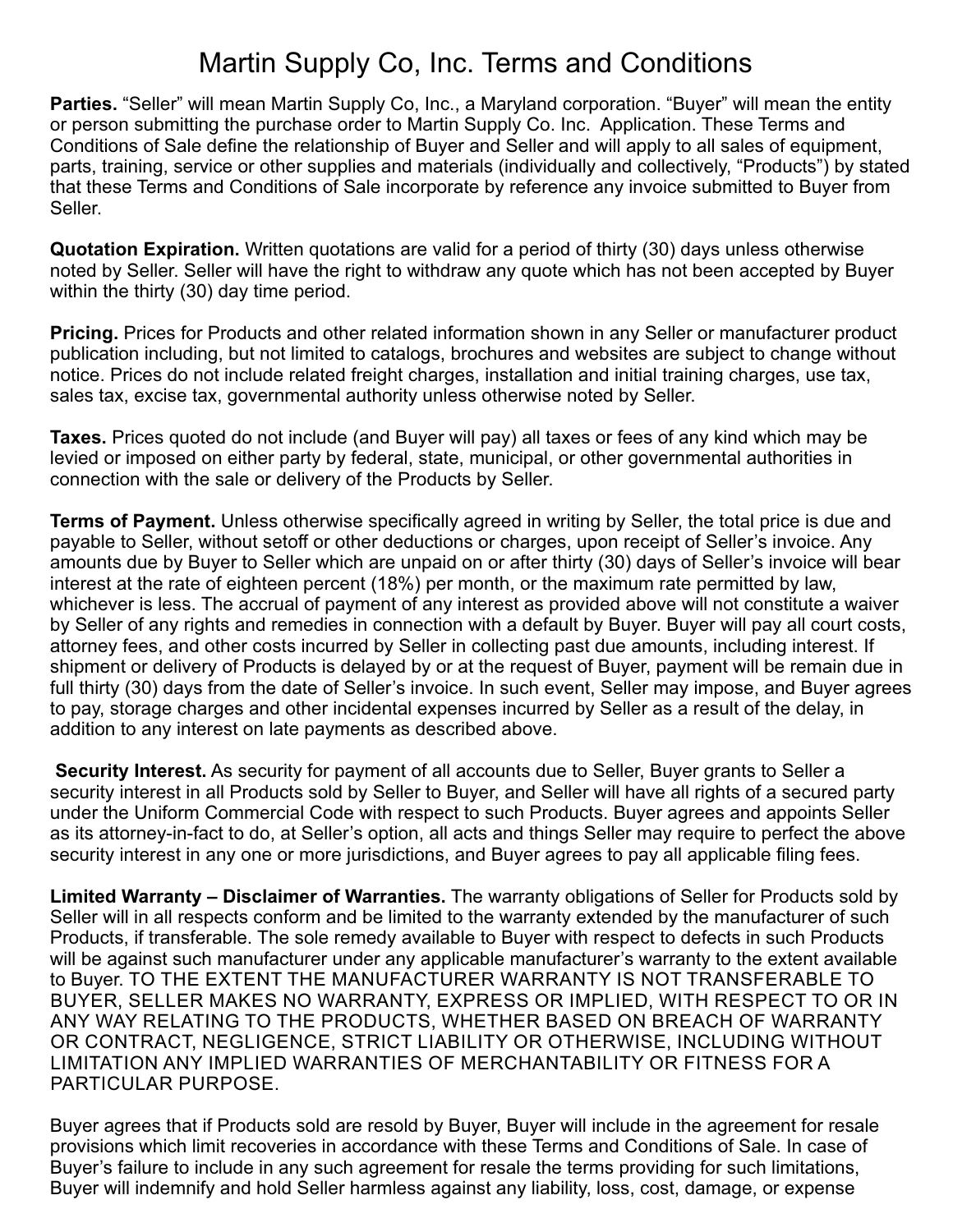(including reasonable attorney's fees) arising out of or resulting from such failure.

IN NO EVENT WILL SELLER BE LIABLE OR RESPONSIBLE FOR ANY INCIDENTAL OR CONSEQUENTIAL DAMAGES, OR FOR EXPENSE OCCASIONED BY THE USE OF DEFECTIVE PRODUCTS. BUYER ASSUMES FULL RESPONSIBILITY THAT THE PRODUCTS PURCHASED FROM SELLER MEET THE SPECIFICATIONS AND/OR INTENDED USE OF BUYER AND SELLER MAKES NO REPRESENTATION WITH RESPECT THERETO.

**Delivery.** Any delivery dates or other schedule of performance by Seller are approximations, and the sole obligation of Seller with respect to the schedule of delivery or performance will be to use commercially reasonable efforts to deliver the Products, or otherwise to perform, consistent with the reasonable demands of its business. In any event, Seller will have no liability to Buyer or any other person for delays in performance due to strikes or labor disputes of any type, accidents, fire, floods, acts of God, or actions by governmental authorities, acts, omissions, or delays of Buyer or any other third party, shortages of labor, or without limitation of the above, for any causes reasonably beyond the control of Seller.

**Title and Risk of Loss.** Title to and risk of loss or damage to the Products will pass to Buyer upon delivery by Seller F.O.B. (a) seller's facility, (b) Seller's supplier's facility when Products is shipped directly from the manufacturer or (c) as otherwise indicated per Seller's quotation or invoice.

**Inspection and Acceptance.** Buyer will have three (3) days from the date of delivery to inspect the Products for defects and nonconformance and notify Seller, in writing, of any defects, nonconformance or rejection of such Equipment (other than defects or nonconformities due to damage, shortage or errors in shipping which will be reported as set forth below). If a common carrier is used for delivery of the Products, Buyer must take digital pictures of the packaging of the Products prior to opening any packaging container and immediately transmit the images by electronic communication to the Seller. Claims for shipping errors or shortages must be made in writing to Seller no more than three (3) days after receipt of shipment and will be administered by Seller so long as Buyer has provided the images as required by these Terms and Conditions. After such period, Buyer will be deemed to have irrevocably accepted the Equipment, if not previously accepted. After such acceptance, Buyer will have no right to reject the Products for any reason or revoke acceptance. If Buyer alleges claims for damage (concealed or otherwise) due to shipping, those claims must be made by Buyer directly to the freight carrier and Seller has no liability. Seller may assist Buyer in securing resolution of damage claims without waiving its rights under these Terms and Conditions or other agreement between Buyer and Seller.

**Cancellation or Termination.** In the event of cancellation of the purchase by Buyer, or in the event of default under the agreement by Buyer for the purchase of the Products which is not cured within thirty (30) days after notice by Seller, Buyer will pay to Seller on demand all direct and indirect costs (including without limitation all applicable restocking or cancellation charges including reimbursement for direct costs assessed by the manufacturer) incurred directly or indirectly by Seller in connection with this Agreement, all as reasonably determined by Seller, plus any profit to be negotiated with Buyer. In no event, however, will any amount payable by Buyer exceed the total price payable by Buyer for the Products.

**Changes.** Seller reserves the right from time to time to correct any typographical or clerical errors, including errors in mathematical computation, which may exist on these Terms and Conditions of Sale and/or any quotation or invoice provided by Seller to Buyer.

**Return of Product.** Customers returning stock material and/or equipment not used, damaged or converted may receive a credit with a 25% (twenty five percent) restock fee, providing the material is returned within 30 days from date of invoice. Specialty items such as, but not limited to, special orders and drop ships are not returnable and no credit will be issued. Freight charges are never reimbursed. All software is not returnable. Advance approval is required for all product returns.